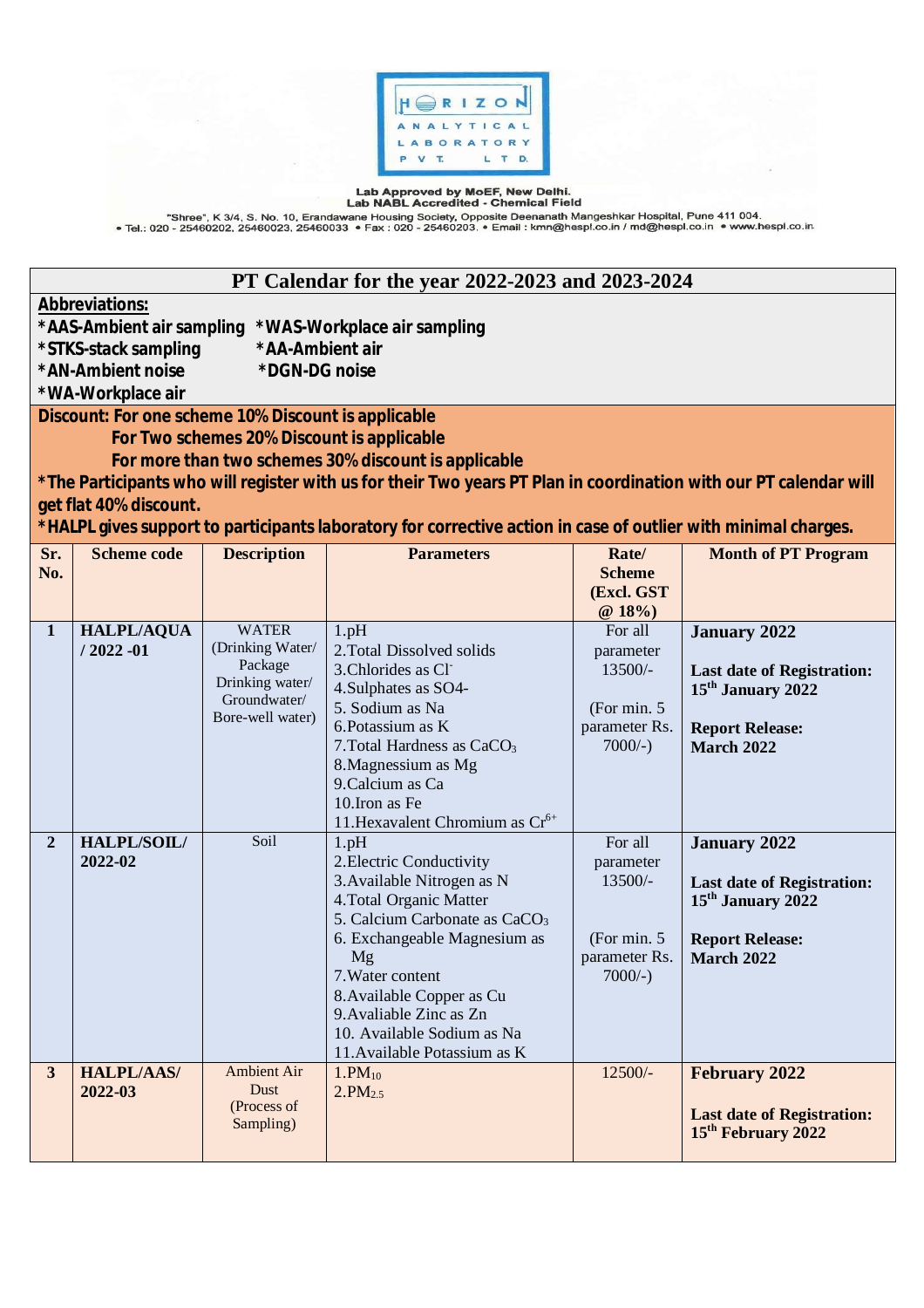

 $\sim$ 

Lab Approved by MoEF, New Delhi.<br>Lab NABL Accredited - Chemical Field<br>Fiel: 020 - 25460202, 25460023, 25460033 • Fax : 020 - 25460203. • Email : kmn@hespl.co.in / md@hespl.co.in • www.hespl.co.in • www.hespl.co.in • www.he

|                         |                                   |                                                               |                                                                                                                                                                                                                                                                                                                                                |                                                                              | <b>Report Release:</b><br><b>April 2022</b>                                                                                                |
|-------------------------|-----------------------------------|---------------------------------------------------------------|------------------------------------------------------------------------------------------------------------------------------------------------------------------------------------------------------------------------------------------------------------------------------------------------------------------------------------------------|------------------------------------------------------------------------------|--------------------------------------------------------------------------------------------------------------------------------------------|
| $\overline{\mathbf{4}}$ | <b>HALPL/AA/</b><br>2022-04       | <b>Ambient Air</b><br>Gases and Heavy<br>metals<br>(Analysis) | 1. SO <sub>2</sub><br>2. NO <sub>2</sub><br>3. Nickel as Ni<br>4. Lead as Pb                                                                                                                                                                                                                                                                   | $10500/-$                                                                    | <b>February 2022</b><br><b>Last date of Registration:</b><br>15 <sup>th</sup> February 2022<br><b>Report Release:</b><br><b>April 2022</b> |
| $5\overline{)}$         | <b>HALPL/AQUA</b><br>$/2022 - 05$ | <b>WASTEWATER</b><br>(Treated water)                          | $1.$ pH<br>2. Total Dissolved solids<br>3. Chlorides as Cl <sup>-</sup><br>4. Sulphates as SO <sub>4</sub> --<br>5. Chemical Oxygen<br>Demand (COD)<br>6. Phosphorus as P<br>7. Cadmium as Cd<br>8. Copper as Cu<br>9. Nickel as Ni<br>10. Lead as Pb<br>11. Sodium as Na<br>12. Potassium as K<br>13. Hexavalent Chromium as Cr <sup>6+</sup> | For all<br>parameter<br>13500/-<br>(For min. 7)<br>parameter Rs.<br>$8000/-$ | <b>March 2022</b><br><b>Last date of Registration:</b><br>$15th$ March 2022<br><b>Report Release:</b><br><b>May 2022</b>                   |
| 6                       | <b>HALPL/AN/</b><br>2022-06       | <b>Ambient Noise</b><br>Level<br>(Process of<br>Monitoring)   | Leq 24 Hrs.<br>Day and Night                                                                                                                                                                                                                                                                                                                   | $12500/-$                                                                    | <b>March 2022</b><br><b>Last date of Registration:</b><br>$15th$ March 2022<br><b>Report Release:</b><br><b>May 2022</b>                   |
| $\overline{7}$          | <b>HALPL/STKS/</b><br>$2022 - 07$ | <b>Stack</b><br>Dust<br>(Process of<br>Sampling)              | 1.PM                                                                                                                                                                                                                                                                                                                                           | $12500/-$                                                                    | <b>May 2022</b><br><b>Last date of Registration:</b><br>$15th$ May 2022<br><b>Report Release:</b><br><b>July 2022</b>                      |
| 8                       | <b>HALPL/STK/</b><br>$2022 - 08$  | <b>Stack</b><br>Gases<br>(Analysis)                           | 1.SO <sub>2</sub>                                                                                                                                                                                                                                                                                                                              | $3500/-$                                                                     | <b>May 2022</b><br><b>Last date of Registration:</b><br>15 <sup>th</sup> May 2022                                                          |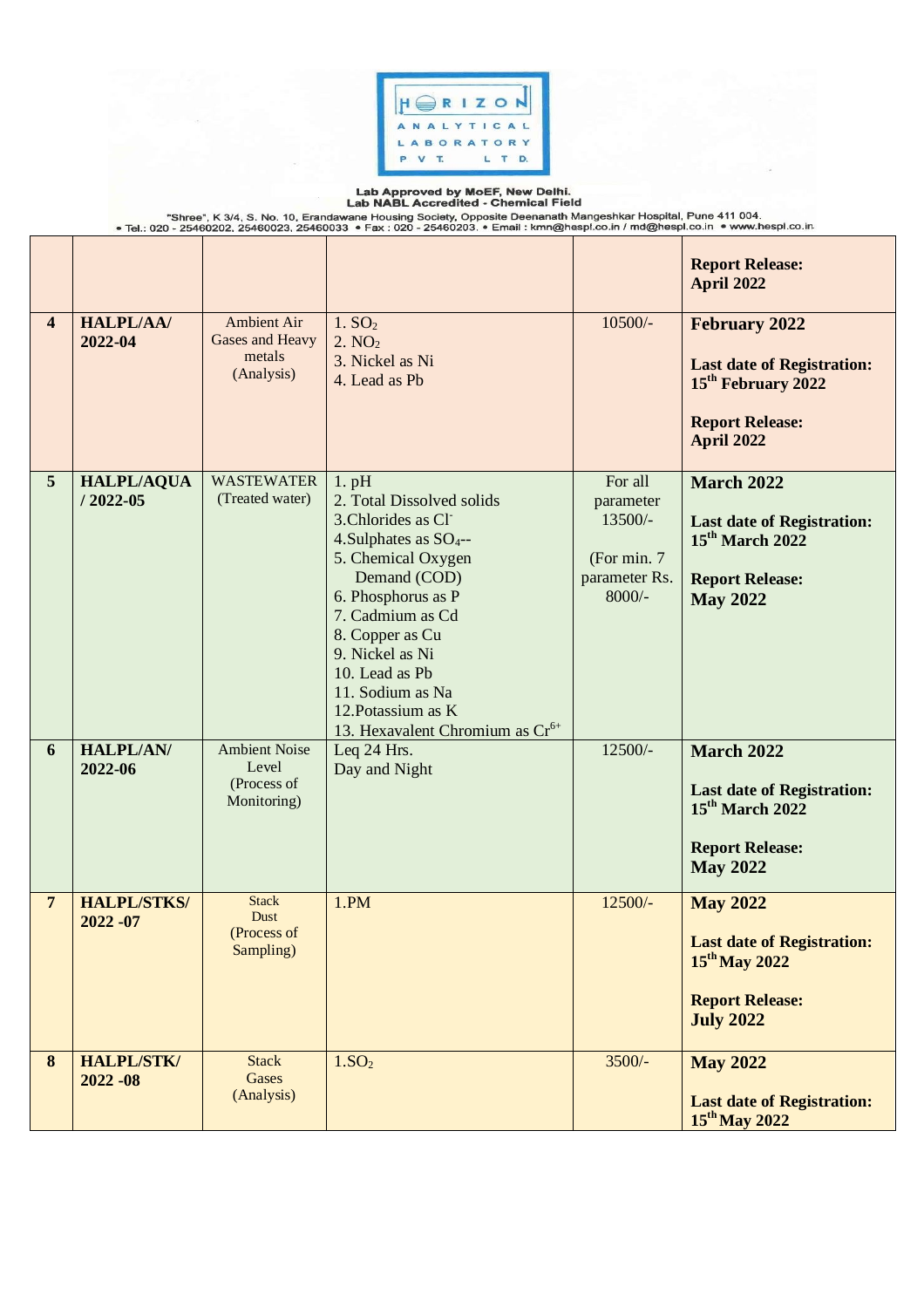

Lab Approved by MoEF, New Delhi.<br>"Shree", K 3/4, S. No. 10, Erandawane Housing Society, Opposite Deenanath Mangeshkar Hospital, Pune 411 004.<br>Tel.: 020 - 25460202, 25460023, 25460033 • Fax : 020 - 25460203. • Email : kmn@h

|                |                                   |                                                                                                    |                                                                                                                                                                                                                                                                           |                                                                                  | <b>Report Release:</b><br><b>July 2022</b>                                                                                      |
|----------------|-----------------------------------|----------------------------------------------------------------------------------------------------|---------------------------------------------------------------------------------------------------------------------------------------------------------------------------------------------------------------------------------------------------------------------------|----------------------------------------------------------------------------------|---------------------------------------------------------------------------------------------------------------------------------|
| 9 <sup>°</sup> | <b>HALPL/DGN</b><br>$/2022 - 09$  | <b>DG</b> Noise<br>(Process of<br>Monitoring)                                                      | <b>Source Noise</b>                                                                                                                                                                                                                                                       | $12500/-$                                                                        | <b>May 2022</b><br><b>Last date of Registration:</b><br>15 <sup>th</sup> May 2022<br><b>Report Release:</b><br><b>July 2022</b> |
| 10             | <b>HALPL/WAS/</b><br>2022-10      | Workplace Air<br>Dust<br>(Process of<br>Sampling)                                                  | 1.SPM                                                                                                                                                                                                                                                                     | $7000/-$                                                                         | <b>July 2022</b><br><b>Last date of Registration:</b><br>15 <sup>th</sup> July 2022<br><b>Report Release:</b><br>September 2022 |
| 11             | <b>HALPL/WA/</b><br>2022-11       | Workplace Air<br>Gases<br>(Analysis)                                                               | 1.SO <sub>2</sub><br>2.NO <sub>2</sub>                                                                                                                                                                                                                                    | $7000/-$                                                                         | <b>July 2022</b><br><b>Last date of Registration:</b><br>15 <sup>th</sup> July 2022<br><b>Report Release:</b><br>September 2022 |
| 12             | <b>HALPL/AQUA</b><br>$/2022 - 12$ | <b>WATER</b><br>(Drinking Water/<br>Package<br>Drinking water/<br>Groundwater/<br>Bore-well water) | $1$ .pH<br>2. Total Dissolved solids<br>3. Chlorides as Cl<br>4. Sulphates as SO4-<br>5. Sodium as Na<br>6. Potassium as K<br>7. Total Hardness as CaCO <sub>3</sub><br>8. Magnessium as Mg<br>9. Calcium as Ca<br>10. Iron as Fe<br>11. Hexavalent Chromium as $Cr^{6+}$ | For all<br>parameter<br>$13500/-$<br>(For min. 5)<br>parameter Rs.<br>$7000/-$ ) | <b>July 2022</b><br><b>Last date of Registration:</b><br>15 <sup>th</sup> July 2022<br><b>Report Release:</b><br>September 2022 |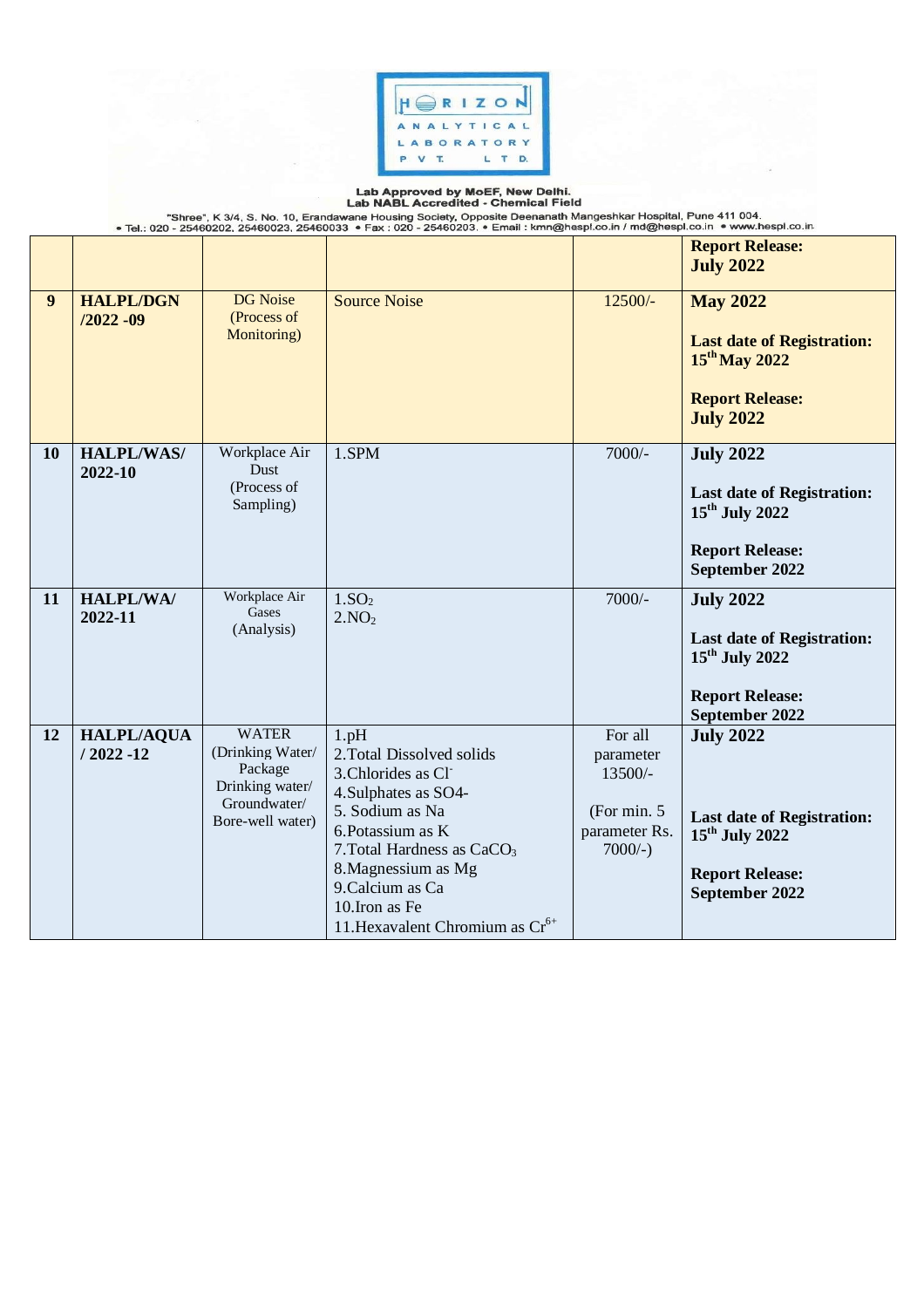

Lab Approved by MoEF, New Delhi.<br>— "Shree", K 3/4, S. No. 10, Erandawane Housing Society, Opposite Deenanath Mangeshkar Hospital, Pune 411 004.<br>• Tel.: 020 - 25460202, 25460023, 25460033 • Fax : 020 - 25460203. • Email : k

| 13 | <b>HALPL/AQUA</b>  | <b>WASTEWATER</b>  | $1.$ pH                                                              | For all       | September 2022                    |
|----|--------------------|--------------------|----------------------------------------------------------------------|---------------|-----------------------------------|
|    | $/2022 - 13$       | (Treated water)    | 2. Total Dissolved solids                                            | parameter     |                                   |
|    |                    |                    | 3. Chlorides as Cl                                                   | $13500/-$     | <b>Last date of Registration:</b> |
|    |                    |                    | 4. Sulphates as $SO_{4}$ --                                          |               | 15 <sup>th</sup> September 2022   |
|    |                    |                    | 5. Chemical Oxygen                                                   | (For min. 7)  |                                   |
|    |                    |                    | Demand (COD)                                                         | parameter Rs. | <b>Report Release:</b>            |
|    |                    |                    | 6. Phosphorus as P                                                   | $8000/-$      | <b>November 2022</b>              |
|    |                    |                    | 7. Cadmium as Cd                                                     |               |                                   |
|    |                    |                    | 8. Copper as Cu                                                      |               |                                   |
|    |                    |                    | 9. Nickel as Ni                                                      |               |                                   |
|    |                    |                    | 10. Lead as Pb                                                       |               |                                   |
|    |                    |                    | 11. Sodium as Na                                                     |               |                                   |
|    |                    |                    | 12. Potassium as K                                                   |               |                                   |
|    |                    |                    | 13. Hexavalent Chromium as Cr <sup>6+</sup>                          |               |                                   |
| 14 | <b>HALPL/AAS/</b>  | <b>Ambient Air</b> | $1.PM_{10}$                                                          | $12500/-$     | September 2022                    |
|    | 2022-14            | Dust               | 2.PM <sub>2.5</sub>                                                  |               |                                   |
|    |                    | (Process of        |                                                                      |               | <b>Last date of Registration:</b> |
|    |                    | Sampling)          |                                                                      |               | 15 <sup>th</sup> September 2022   |
|    |                    |                    |                                                                      |               |                                   |
|    |                    |                    |                                                                      |               | <b>Report Release:</b>            |
|    |                    |                    |                                                                      |               | November 2022                     |
| 15 | <b>HALPL/AA/</b>   | Ambient Air        | 1.5O <sub>2</sub>                                                    | 10500/-       | September 2022                    |
|    | 2022-15            | Gases and Heavy    | 2. NO <sub>2</sub>                                                   |               |                                   |
|    |                    | metals             | 3. Nickel as Ni                                                      |               | <b>Last date of Registration:</b> |
|    |                    | (Analysis)         | 4. Lead as Pb                                                        |               | 15 <sup>th</sup> September 2022   |
|    |                    |                    |                                                                      |               |                                   |
|    |                    |                    |                                                                      |               | <b>Report Release:</b>            |
|    |                    |                    |                                                                      |               | November 2022                     |
| 16 | HALPL/SOIL/        | Soil               | $1$ .p $H$                                                           | For all       | October 2022                      |
|    | 2022-16            |                    | 2. Electric Conductivity                                             | parameter     |                                   |
|    |                    |                    | 3. Available Nitrogen as N                                           | 13500/-       | <b>Last date of Registration:</b> |
|    |                    |                    | 4. Total Organic Matter<br>5. Calcium Carbonate as CaCO <sub>3</sub> |               | 15 <sup>th</sup> October 2022     |
|    |                    |                    | 6. Exchangeable Magnesium as                                         | (For min. 5   |                                   |
|    |                    |                    | Mg                                                                   | parameter Rs. | <b>Report Release:</b>            |
|    |                    |                    | 7. Water content                                                     | $7000/-$ )    | December 2022                     |
|    |                    |                    | 8. Available Copper as Cu                                            |               |                                   |
|    |                    |                    | 9. Avaliable Zinc as Zn                                              |               |                                   |
|    |                    |                    | 10. Available Sodium as Na                                           |               |                                   |
|    |                    |                    | 11. Available Potassium as K                                         |               |                                   |
| 17 | <b>HALPL/STKS/</b> | <b>Stack</b>       | 1.PM                                                                 | 12500/-       | October 2022                      |
|    | 2022 - 17          | Dust               |                                                                      |               |                                   |
|    |                    | (Process of        |                                                                      |               | <b>Last date of Registration:</b> |
|    |                    | Sampling)          |                                                                      |               | 15 <sup>th</sup> October 2022     |
|    |                    |                    |                                                                      |               |                                   |
|    |                    |                    |                                                                      |               |                                   |
|    |                    |                    |                                                                      |               | <b>Report Release:</b>            |